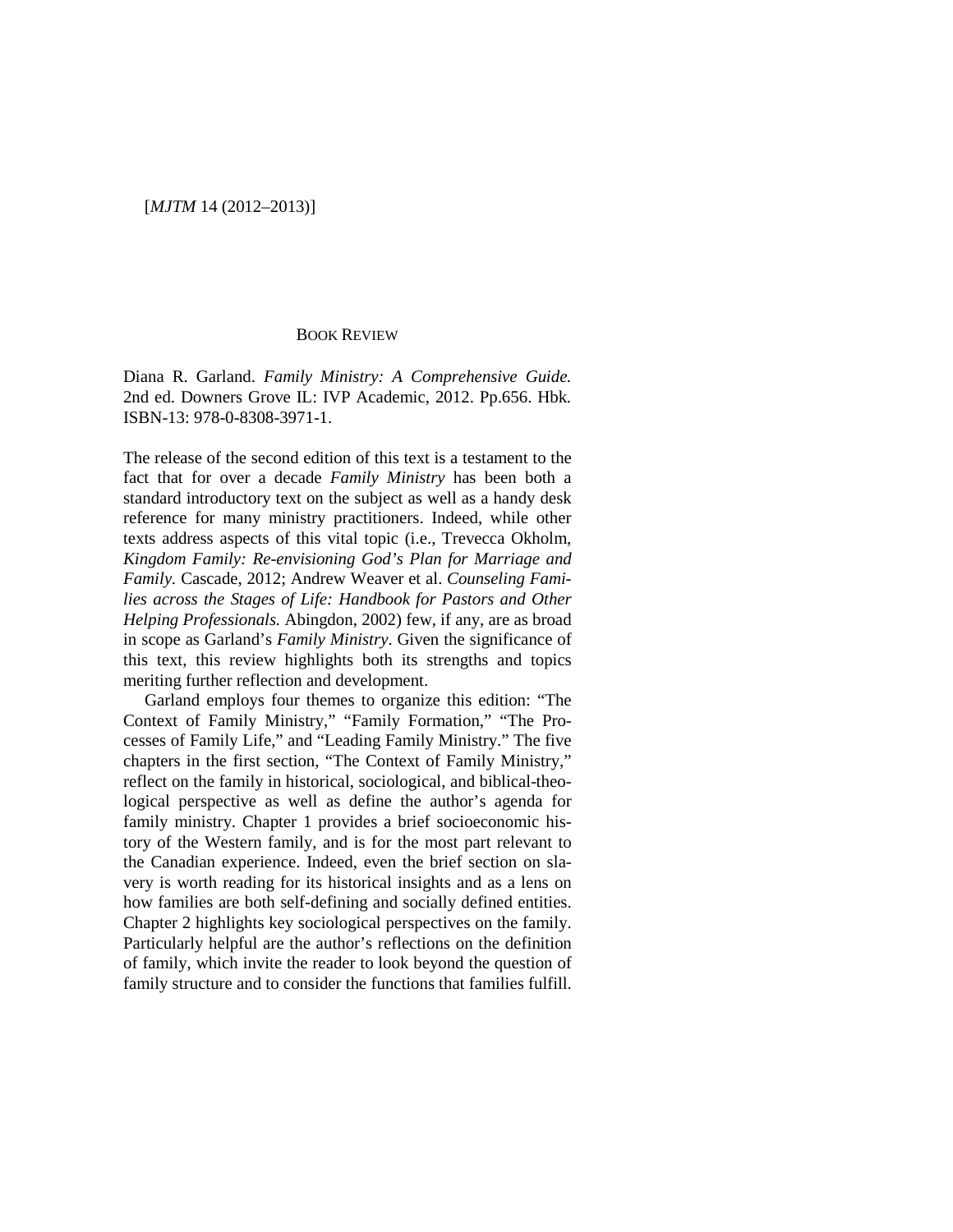## R2 *McMaster Journal of Theology and Ministry* 14

Canadian readers, however, will want to supplement Garland's reflections with data from relevant Canadian sources such as *Families Count—Profiling Canada's Families IV* (Vanier Institute of the Family, 2010. Online: http://www. vanierinstitute. ca/publications).

Chapter 3 offers the reader a brief summary of the history of Christian thought with respect to marriage and family. Similarly, chapter 4 invites the reader to reflect on the nature of family ministry in ways that are inclusive and supportive of households and to reflect on the relationship between family households and the household of faith. Chapter 5 both builds on the first four chapters and outlines the author's definition of family ministry. While the use of biblical-theological themes serves to demonstrate the difference between family ministry and a church-based mental health ministry, readers with a background in Christian education will note that Garland's vision does not explicitly speak to the role of the family in the Christian discipleship of children. Practitioners interested in this dimension of family life will need to utilize other resources (i.e., Okholm, 2012).

The second section, "Family Formation," invites the reader to reflect on the ways families come into being and are defined. Chapter 6 utilizes an extended case study of an atypical household to reflect on the nature of family relationships before proceeding to discuss various types of family relationships (i.e., couples, parents, siblings, children, older members). The ministry-based reader who may be unfamiliar with the family literature is likely to appreciate chapter 7, as it provides a valuable summary of the processes by which families form, are maintained, and develop, while at the same time retaining an objectivity that allows the author to highlight some important limitations of the developmental perspective. Equally beneficial are Garland's reflections on the covenantal nature of marriage and family and her reflections on divorce.

Chapter 8 is a helpful reminder that families do not exist in isolation but rather within social networks that play a vital role within the life of the family. This discussion sets the stage for later reflections on the role of the church in the lives of families. Included in this chapter is an extended discussion on the nature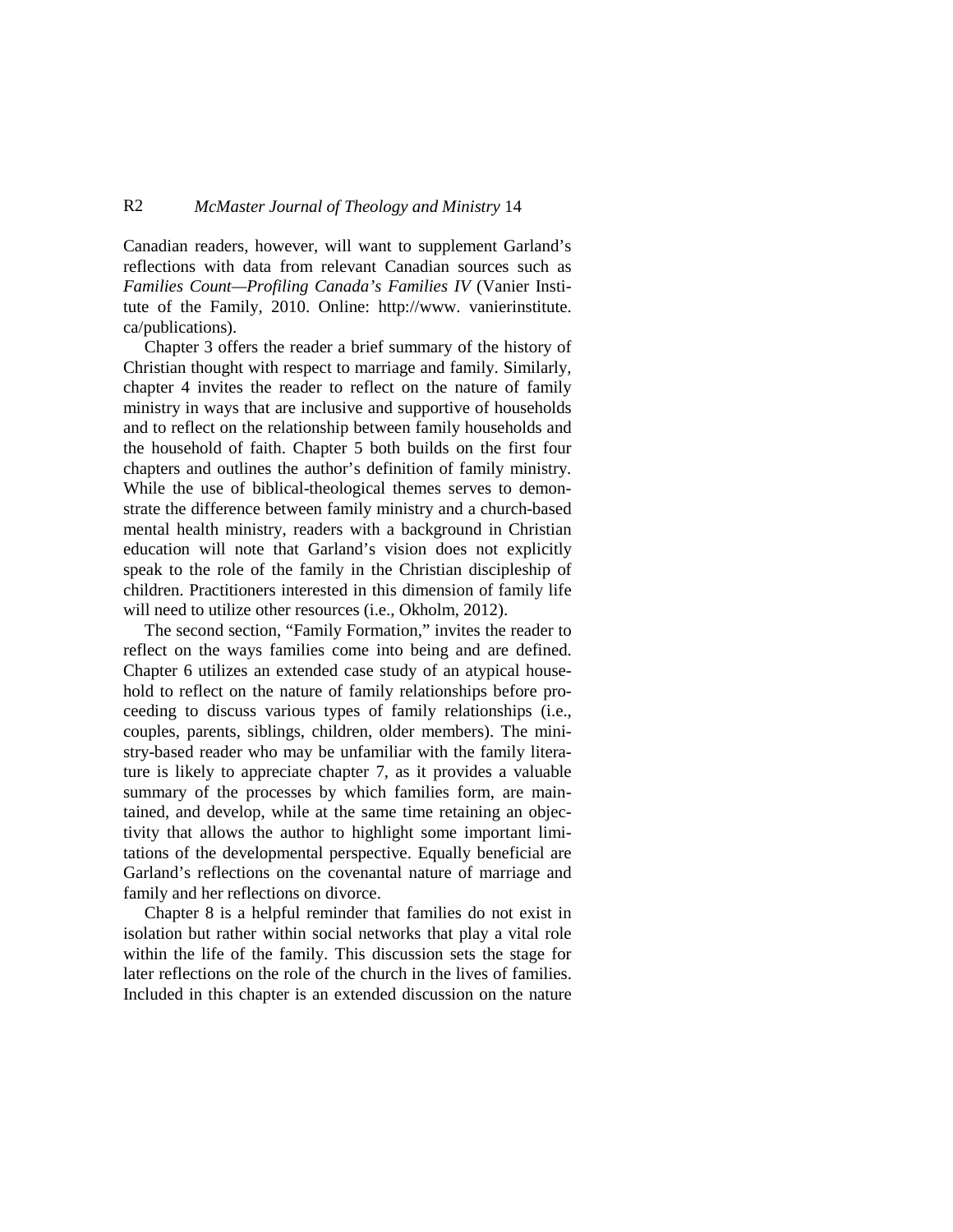of adaptation and stress and the health promoting potential of social networks.

Chapter 9 reflects on the role of culture in families. An important dimension of this chapter is the author's discussion of the unique culture of each family grouping. This discussion highlights the fact that individual families develop ways of acting that define them, and includes extended discussions on family identity and family stories. In terms of specific cultures, Garland's reflections on African-American and Latino family life illustrate the influence of broader cultural realities on families. That being said, one wonders why other cultural groups that play a significant role in the American context are not included: i.e., First Nations and Asian cultures. For this reason, anyone ministering in a multicultural context needs to research those cultural groups present in their community.

The third section, "The Processes of Family Life," invites the reader to reflect on the roles of communication, conflict and anger, forgiveness and repentance, and intimacy (chapter 10); gender roles, the use of power, discipline, and family violence (chapter 11); and, fostering faith development within households (chapter 12). The separation of "conflict and anger" (i.e., a response to a particular circumstance that is designed to repair the situation) from "family violence" (i.e., a pattern of behavior designed to control others) is a helpful reminder not to confuse these phenomena. Garland's biblical-theological reflections on gender roles and the use of power within families invite reflection on the ways in which the Scriptures focus on the processes of interpersonal relationships. The gem in the third section is Garland's reflections on ways to encourage and support families as they seek to live out their faith (chapter 12). Indeed, this chapter serves as a helpful companion to the material contained in the Evangelical Fellowship of Canada's report *Hemorrhaging Faith* as it provides concrete examples of family activities that support the development of an active faith in the lives of children and teens (James Penner et al., *Hemorrhaging Faith: Why and When Canadian Young Adults Are Leaving, Staying and Returning to the Church*. Evangelical Fellowship of Canada, 2012).

The final section of the book, "Leading Family Ministry,"